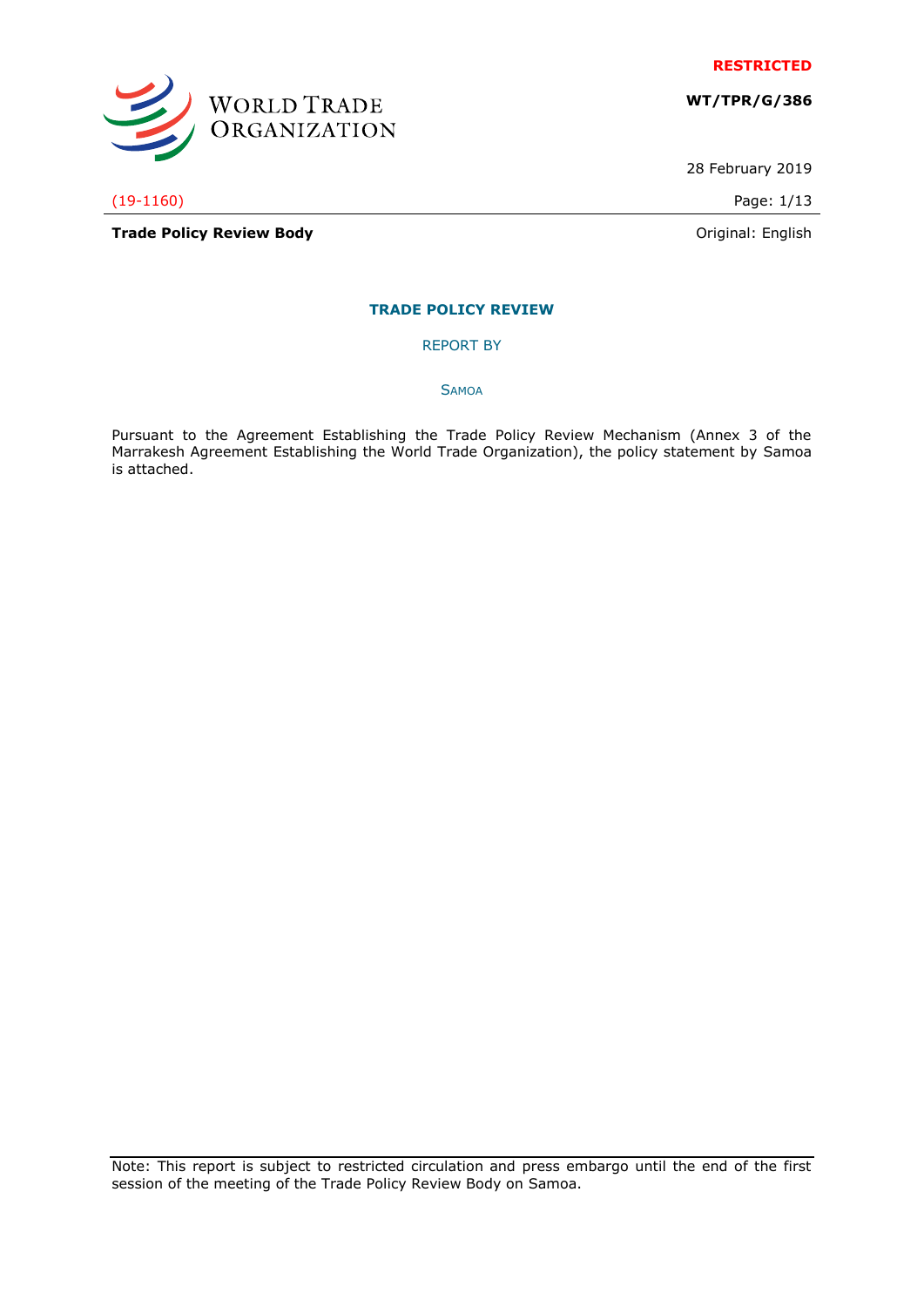# $-2-$

# **Contents**

| 1   |  |
|-----|--|
| 2   |  |
| з   |  |
| 4   |  |
| 5   |  |
| 5.1 |  |
| 5.2 |  |
| 5.3 |  |
| 5.4 |  |
| 5.5 |  |
| 5.6 |  |
| 5.7 |  |
| 5.8 |  |
| 5.9 |  |
|     |  |
|     |  |
| 6.1 |  |
| 6.2 |  |
| 6.3 |  |
| 6.4 |  |
| 6.5 |  |
| 6.6 |  |
| 6.7 |  |
| 7   |  |
| 7.1 |  |
| 7.2 |  |
| 7.3 |  |
| 8   |  |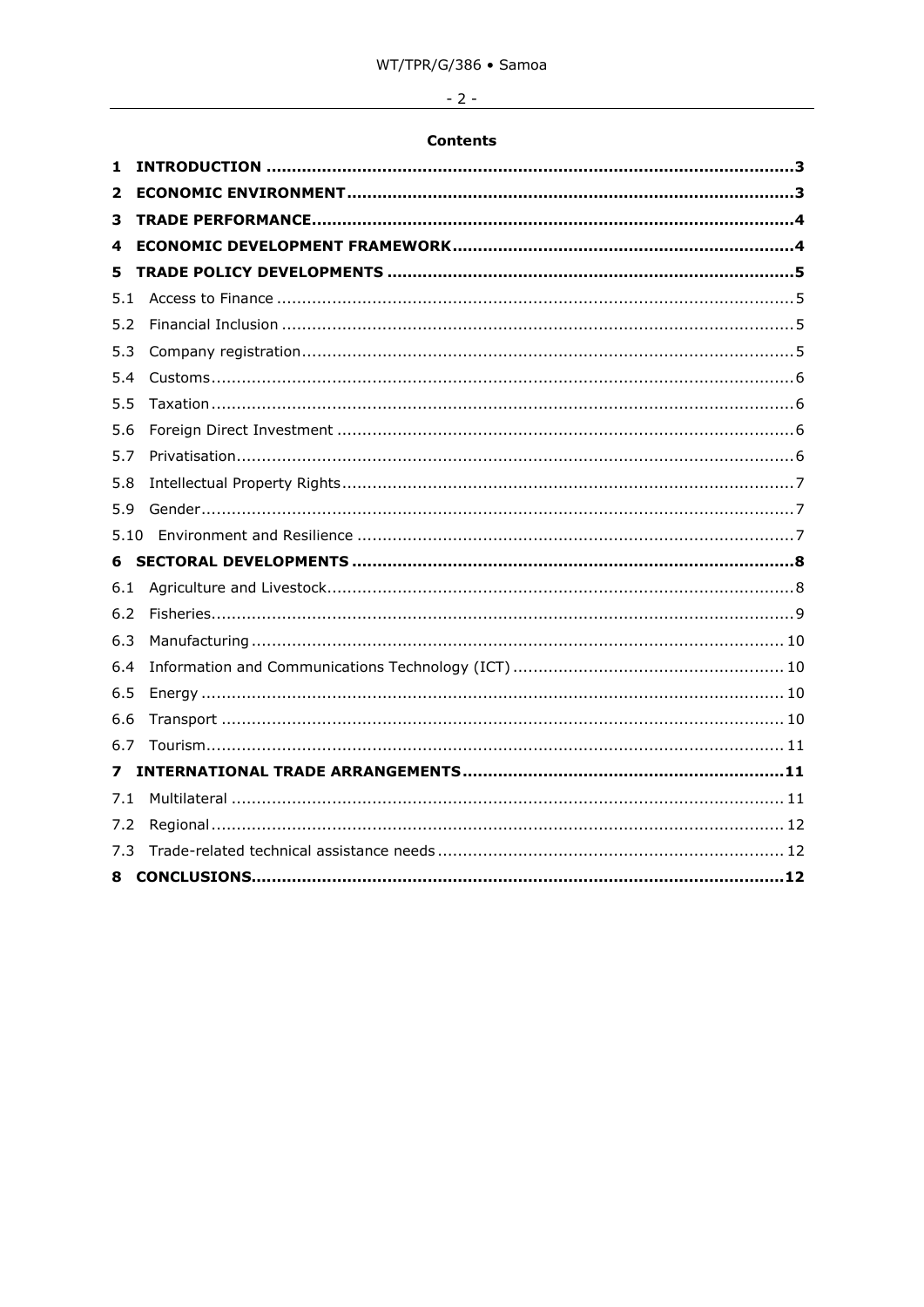#### <span id="page-2-0"></span>**1 INTRODUCTION**

1.1. This is the first report of the Government of Samoa to the World Trade Organization (WTO) Trade Policy Review Body. It therefore covers the period since Samoa became a member of the WTO, on 10 May 2012.

1.2. Samoa's total land area is 2,820 km<sup>2</sup> and is made up of the two main islands of Upolu and Savai'i and seven small islands, with around 43% of the land being arable. Samoa's Exclusive Economic Zone (EEZ) – at 98,500 km<sup>2</sup> – is the smallest of all Pacific countries. Samoa has an estimated population of 193,483 people and a labour force of 48,100.

1.3. Samoa graduated from Least Developed Country (LDC) status on 1 January 2014, however, structural vulnerabilities remain. Samoa is classified as a Small Islands Developing State (SIDS) and as a country with a high human development with regards to the Human Development Index (HDI).

1.4. Samoa is subject to economic and environmental volatility. Its economic development opportunities are constrained by inherent challenges including distance from major centres of economic activity, a small domestic market, as well as high frequency and intensity of natural disasters largely due to climate change. The economy has suffered significantly from the impacts of the Global Financial Crisis, the Pacific Ocean Tsunami of 2009, and the destruction caused by Tropical Cyclones Evan (2012) and Gita (2018).

1.5. Traditionally, the economy was largely based on agriculture and fisheries, however, industry and services have now become significant contributors to Gross Domestic Product (GDP).

#### <span id="page-2-1"></span>**2 ECONOMIC ENVIRONMENT**

2.1. Economic growth has been steady following the recovery from the Pacific Ocean Tsunami in 2009 and Tropical Cyclone Evan in 2012 with peak growth of 7.1% in 2015/2016 largely due to the expansion of the fisheries sector and construction including two large hotels and construction related to Samoa hosting international events such as the 2015 Commonwealth Youth Games. The economic growth rate has since declined mainly due to industry slowdown, with the Yazaki Samoa manufacturing plant closure in August 2017.

2.2. Projections indicate increases in economic growth of 3.3%, 3.7%, and 3.5% for 2018/19, 2019/20 and 2020/21 respectively, expected from the operation of two new businesses which now occupy the old Yazaki Samoa plant; Tropical Cyclone Gita recovery work; construction of new bridges, road extensions and completion of the new international airport terminal; activities related to the hosting of the Pacific Games 2019 in Apia; prospects from the Tui-Samoa Cable; and the Apia Waterfront Project which will support tourism development. However, the Government is aware that this outlook is subject to downside risks including Samoa's high vulnerability to natural disasters as highlighted by the IMF 2018 Article IV Consultation Staff-Report.

2.3. The reconstruction programmes following the natural disasters of 2009 and 2012 contributed to the growing Government budget deficits, with external debt nearing the 50% threshold in 2017. The Government acknowledges the need to continue strengthening the fiscal framework to ensure that public debt is maintained at a sustainable level. In the short and medium term, the government plans to continue to control expenditure, keep public debt and budget deficit within the thresholds, improve performance of State-Owned Enterprises (SOEs), and enhance revenue collection. On public debt management, the Government is guided by its Medium-Term Debt Strategy (2016-2020) which prioritizes loans with softer conditions.

2.4. In 2017, the services sector accounted for 68% of nominal GDP. Manufacturing was the second largest sector with a share of 22%. The primary sector accounted for 8% of GDP whilst the public administration's share (part of the services sector) was 8%.

2.5. Internal price stability has improved since 2010 with the average inflation rate dropping below 2% per annum since 2012. Whilst the external position has not strengthened since 2010 with the widening imbalance in merchandise trade, the increasing contributions from services and increased development assistance linked to the disaster recovery programmes have held the international reserves at 5.4 months of import cover in 2017/8 which is within the 4-6 months threshold.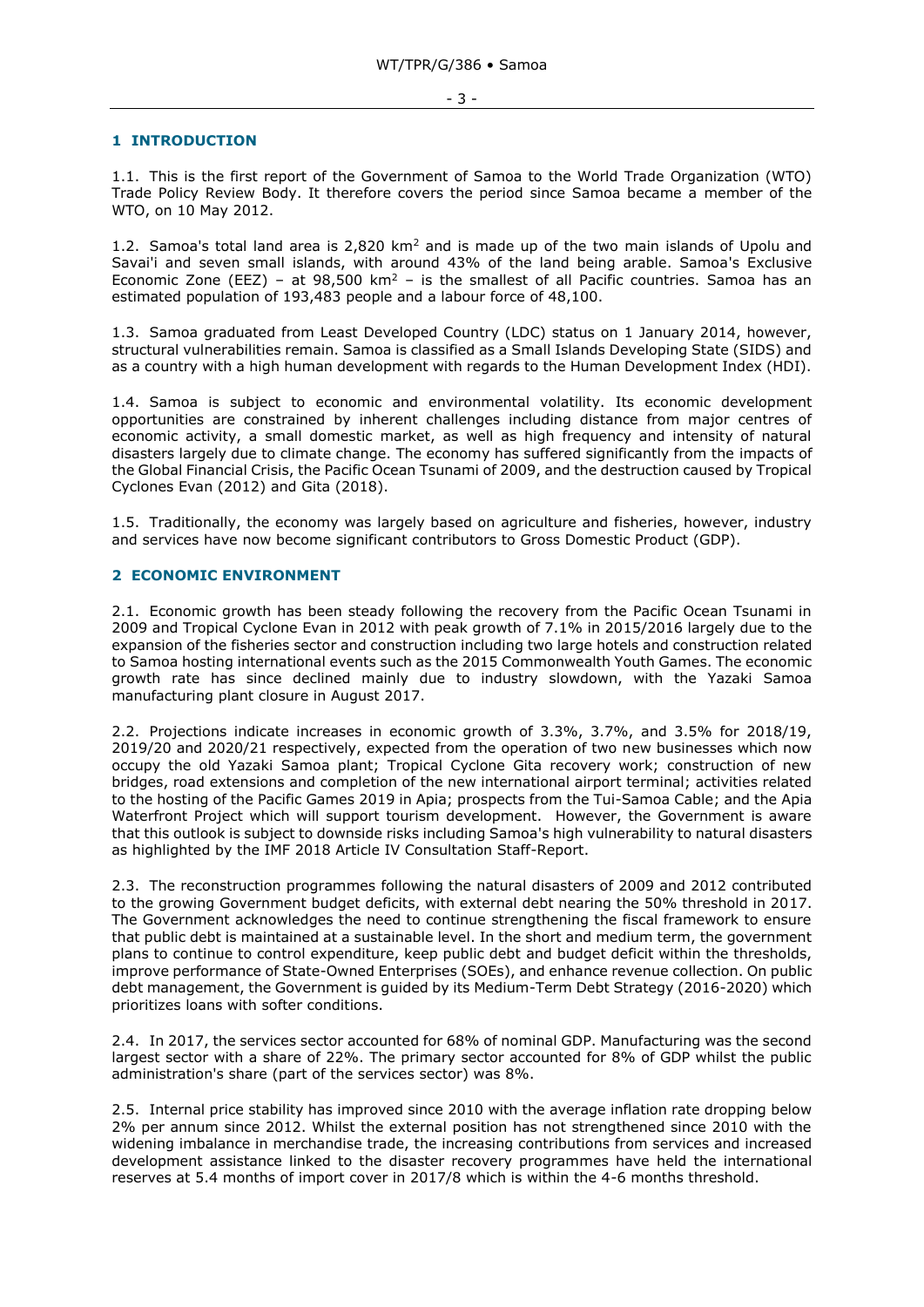2.6. Remittances are the second biggest source of foreign exchange (after export of travel services) accounting for over 15% of GDP and contribute to narrowing the current account deficit and economic stability and resilience, especially in the aftermath of natural disasters.

2.7. Official Development Assistance (ODA) remains important to the economy, totalling around 16- 20% of GDP. Samoa received USD 88 million net disbursements in 2016, but the yearly average over the period 2010-16 was USD 96 million, double the yearly average disbursement during the period 2000-09. Aid flows have increased considerably in recent years particularly since the Tsunami in 2009. Samoa receives aid from a large number of donors, primarily from New Zealand, Australia, the EU, Japan and increasingly China, who have funded large infrastructure projects in the country.

## <span id="page-3-0"></span>**3 TRADE PERFORMANCE**

3.1. Samoa has a limited number of tradeable sectors and the merchandise export base has not diversified much since WTO accession.

3.2. There are only six major export commodities, of which fish represents almost half of total exports, followed by nonu juice, beer, taro, coconut and virgin coconut oil. Emerging export products include bottled spring water, cocoa products (pods and beans), cigarettes, scrap metal and bananas.

3.3. The vulnerability of fisheries and agricultural-based production and trade-related infrastructure to natural disasters are reflected in contractions in exports following natural disasters. For example, exports fell in 2013 by some 30% following Cyclone Evan in 2012.

3.4. The main export markets are American Samoa, New Zealand, Australia, the USA, Tokelau, Japan, Fiji and China.

3.5. Given the small domestic production base, Samoa depends highly on a wide range of imports and as such, international merchandise trade is characterised by a significant deficit. The trade in goods deficit was 2.3% of GDP in 2017 valued at approximately USD 312 million with imports and exports, respectively valued at approximately USD 356 million and USD 44 million.

3.6. Samoa's main imports are mineral products, vehicles and parts and accessories thereof, meat and edible meat offal and electrical machinery from source markets in New Zealand, Singapore, China, USA, Australia, Japan and Fiji.

3.7. Samoa's economy continues to be dominated by services with 80% attributed to service-based industries. The balance of trade in services growth trend has been 4.5% in the over the last five years. The surplus is attributed to travel and expected to grow further with the revamping of the Faleolo International Airport and the increase in the number of airlines and flights servicing Samoa.

#### <span id="page-3-1"></span>**4 ECONOMIC DEVELOPMENT FRAMEWORK**

4.1. The Strategy for the Development of Samoa (SDS) 2016/17-2019/20 presents the Government of Samoa's priorities with the vision of *An Improved Quality of Life for All*. To ensure inclusive development, the SDS was developed through a wide consultative process through the engagement of civil society, private sector, parliamentarians as well as development partners. The SDS is aligned with the globally agreed Sustainable Development Goals (SDGs) and the SIDS Accelerated Modality of Action (SAMOA) Pathway. The SDS also reflects the integration and mainstreaming of gender, human rights, and climate and disaster resilience in national planning; and Samoa's commitment to regional and international protocols including the Framework for Pacific Regionalism and the Paris Agreement.

4.2. The SDS has four broad priority areas: economic, social, infrastructure and the environment, which are implemented through 14 sector plans with the theme of *Accelerating Sustainable Development and Broadening Opportunities for All*. This sectoral approach was adopted for a greater outreach and as part of public finance management reforms to enhance the link between sector planning and the budgetary process.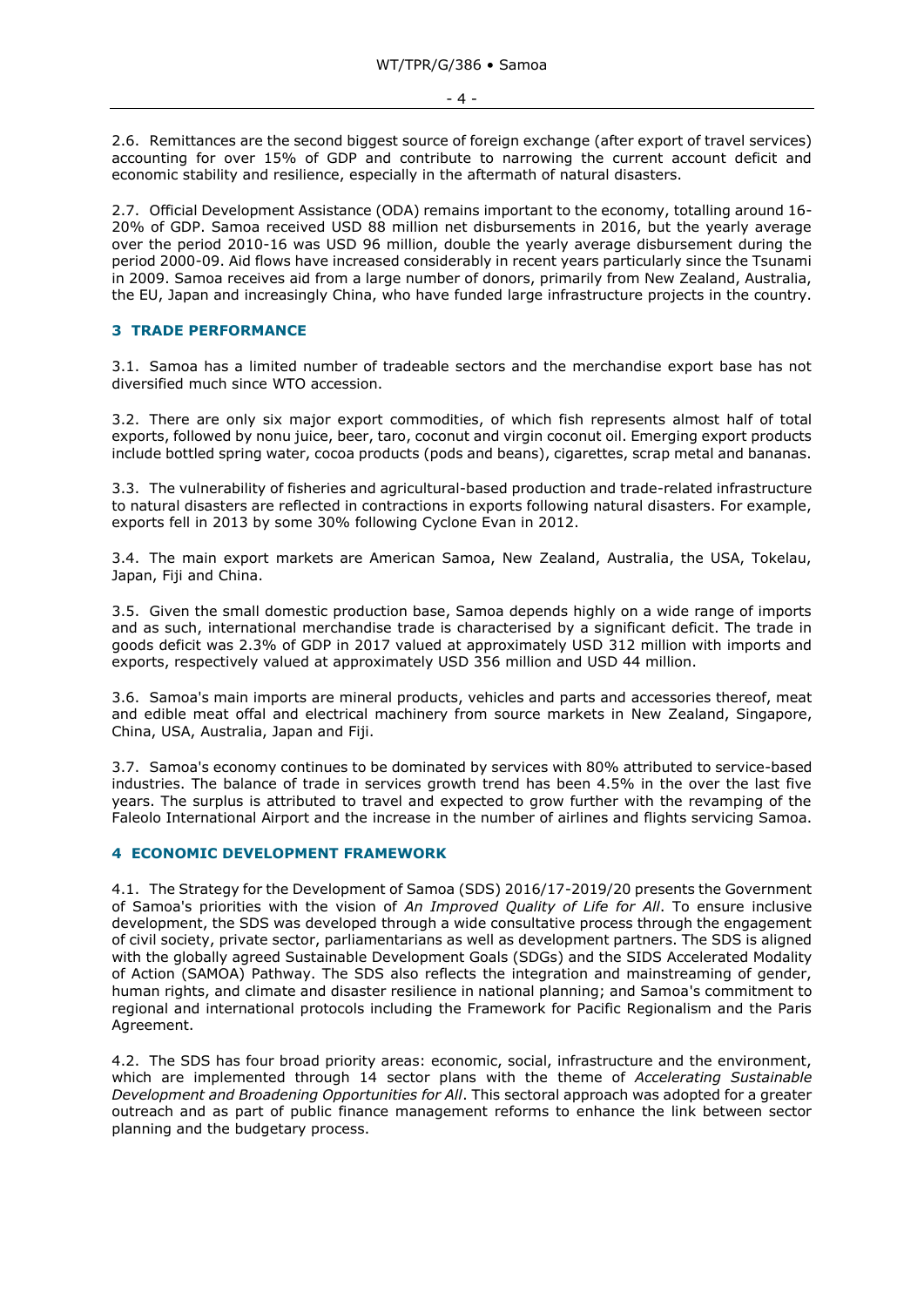4.3. Samoa's Memorandum on the Foreign Trade Regime 2000, prepared as part of the WTO accession process, was the first publication that documented Samoa's trade policies and development. Since then, the Trade Policy Statement 2008, the National Export Strategy 2008 – 2012, and the Diagnostic Trade Integration Study (DTIS) 2010 have been developed. The Trade, Commerce and Manufacturing Sector Plan 2012-2016 (TCMSP) was then developed based on these documents.

4.4. The TCMSP 2017/2018 – 2020/2021 is the current sectoral plan for the trade sector. It was informed by the DTIS Update 2016 and follows the strategic directions of the SDS relating to agriculture and fisheries productivity, exports, tourism and the participation of the private sector in development. Samoa's trade policy objectives as integrated in the TCMSP 2017/18 – 2020/21 are to:

- Improve industrial supply and productivity;
- Increase processing activities and value-addition; and
- Enhance market access and visibility of goods and services.

4.5. The cross-sectoral links are acknowledged as reflected in other sector plans including the Finance Sector Plan 2013/2014-2017/2018, the Agriculture Sector Plan 2016-2020 and Tourism Sector Plan 2014-2019.

4.6. Support received from the Enhanced Integrated Framework (EIF) accelerated the establishment of the TCM Sector Coordinating Unit in 2012. The Government acknowledges the need to strengthen inter-agency coordination to ensure that there is no overlap in design and implementation of Aid-for-Trade support from development partners.

## <span id="page-4-0"></span>**5 TRADE POLICY DEVELOPMENTS**

#### <span id="page-4-1"></span>**5.1 Access to Finance**

5.1. Access to finance has been facilitated by the Personal Property Security Act 2013 which has established an electronic registry of security interests. The objective is to stimulate economic activity by making it easier, secure and less expensive to obtain credit particularly for start-up and small businesses.

## <span id="page-4-2"></span>**5.2 Financial Inclusion**

5.2. Remittances are worth about 20% of Samoa's GDP. Approximately 85% of remittances are channelled through Money Transfer Operators (MTOs) mainly for families, as they offer a lower cost alternative for cash transfers compared to the commercial banks. MTOs handle over half a million inward money transfers per year and are an essential tool of financial inclusion. The main source markets are New Zealand, Australia, the USA and American Samoa with growth in all markets since 2010 except for the USA, which has dropped by 25%.

5.3. The withdrawal of international banks' correspondent banking relationships (CBRs) or 'derisking' in Samoa has increased the costs and reduced ease of remittance transactions. The banks' termination of accounts of Money or Value Transfer Services (MVTS) increases the fragility of remittance corridors to Samoa, risks undermining recent progress on financial inclusion and significantly impacts Samoa's economic growth, while increasing the hand-carrying of cash in the region.

5.4. Of the 12 licensed MTOs operating in Samoa, 9 have lost at least one CBR since 2013, particularly in USD. However, the overall volume of remittances has been maintained reflecting the substantial share of remittances come from New Zealand and Australia.

# <span id="page-4-3"></span>**5.3 Company registration**

5.5. The operation of the Samoa Company Electronic Registry (E-registry) since February 2013 allowed companies to submit all forms and documents for registration online which has been convenient for companies and the public to access information.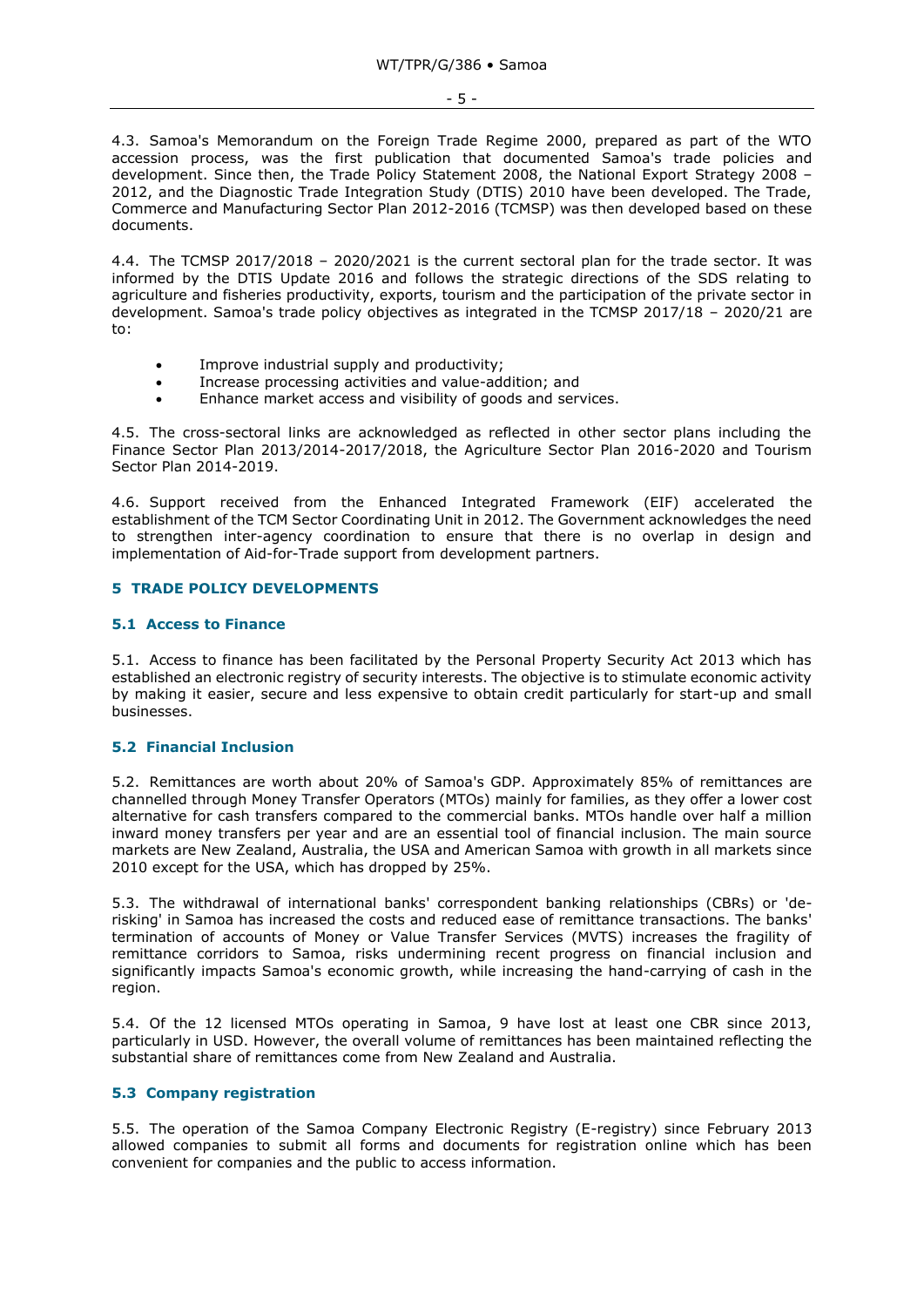#### <span id="page-5-0"></span>**5.4 Customs**

5.6. The Customs Prohibition Order (Turkey Tails) 2013 removed the import ban on turkey tails and allowed imports only for private or personal consumption (not commercial) subject to a duty rate of 300%. The commercial restriction was removed in 2018 allowing these products to be imported for commercial purposes subject to a duty of 20%, excise tax of 10% and Value-Added Goods and Services Tax (VAGST) of 15% as per the Customs Amendment Act 2018.

5.7. The Government supports the private sector through import duty concessions. A Duty Concession Scheme (DCS) is in place for the manufacturing and property development sectors (hotels, motels and beach resorts); and the 'Code 121' scheme is in place for commercial businesses in manufacturing including poultry, agri-based, handicrafts and elei garment.

5.8. Samoa aims to officially introduce the HS 2017 by June 2019 after parliamentary passage of the Customs Tariff Amendment Bill.

#### <span id="page-5-1"></span>**5.5 Taxation**

5.9. The Income Tax Amendment Act 2013 established the tourism tax credit scheme to support the development of the tourism industry. The scheme expired in 2018 and had supported the establishment of large hotels including the Taumeasina Island Resort.

5.10. The Value Added and Good and Services Tax (VAGST) Act 2015 removed the exemption of primary producers from VAGST. Considering the high compliance and administration costs for small businesses, the exemption threshold was raised from ST \$78,000 of annual sales turnover to WST 130,000.

5.11. In 2016 the Government reviewed its taxation regime with the objective of identifying measures to broaden the tax base and improve tax collection and enforcement. Tax reforms include:

- The Income Tax Amendment Act 2017, removing the income tax exemption for church ministers; and the tax-free threshold increased from WST 12,000 to WST 15,000 (about USD 4,700 to USD 5,900); and
- Increase in excise duty on tobacco (5%), alcoholic beverages (3%), sweetened beverages (5% and 8%) and petroleum fuels (1.8%)

5.12. While the reforms implemented are expected to raise revenue, the impact will largely depend on implementation and improved compliance.

#### <span id="page-5-2"></span>**5.6 Foreign Direct Investment**

5.13. Seventy-Four Foreign Investment Enterprises (FIEs) were registered in 2016/17 bringing into Samoa an estimated total initial working capital of USD 15 million.

5.14. The Citizenship by Investment Act 2016 and its Regulations 2016 were introduced to further promote Samoa as an investment friendly country.

#### <span id="page-5-3"></span>**5.7 Privatisation**

5.15. SOEs are important providers of goods and services in Samoa and their performance has therefore a significant impact on the public and the economy in general. The Ministry of Public Enterprises (MPE) was established in 2015 to monitor and assess the performance and quality of service delivery by the 28 State-Owned Enterprises (SOEs) or Public Bodies; and to strengthen Public Bodies' governance and regulatory framework.

5.16. The Government's policy on enterprise ownership and privatisation is based on the principle that maintaining state ownership is justified only in the case of enterprises which have such significant strategic, security, or social importance. The Divestment Policy 2015 aims to ensure that a sale process must not result in state monopolies becoming a private sector monopoly. The Government recognises that a robust competition law and the enforcement of an effective competition policy are necessary corollaries to successful privatisation.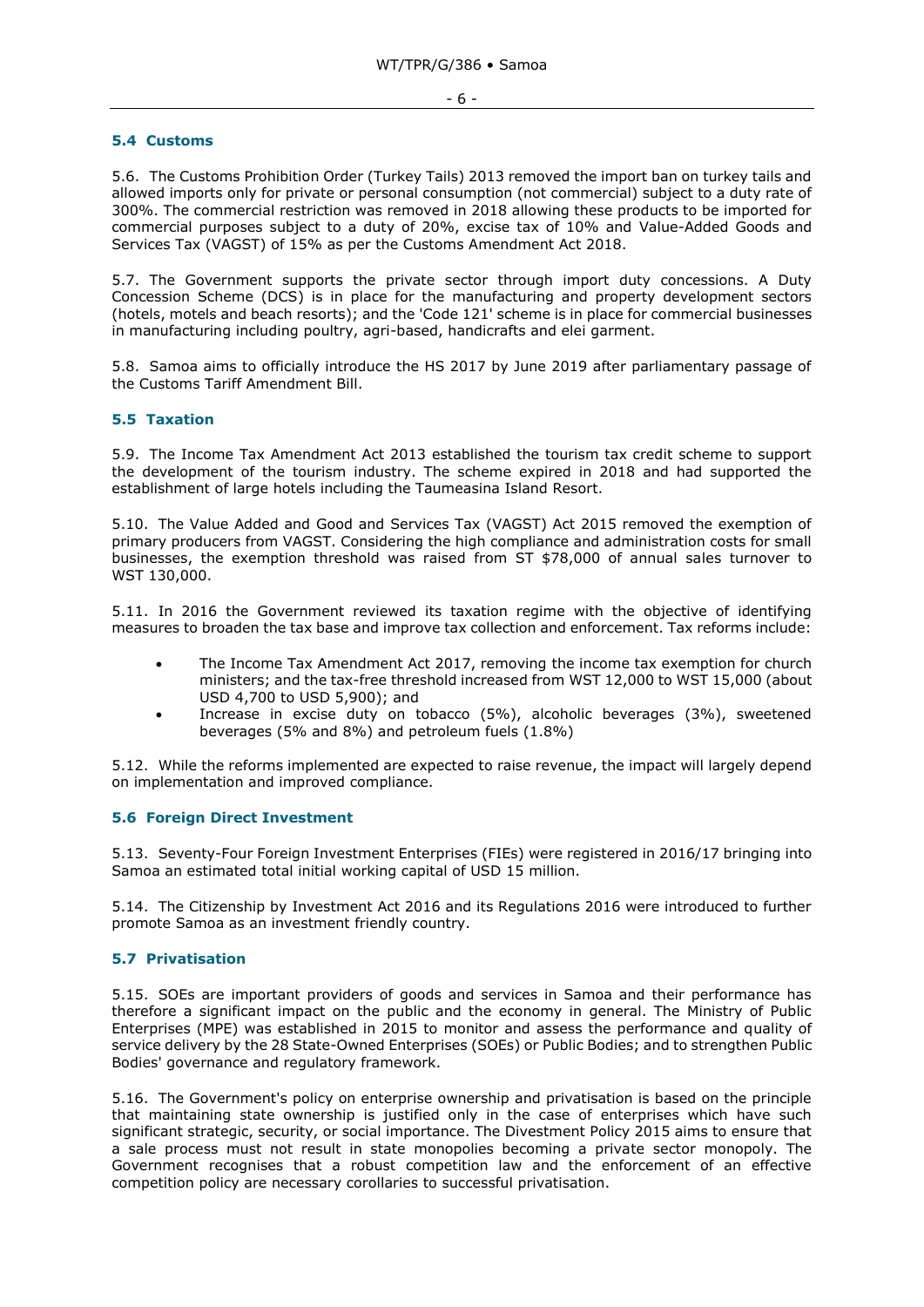5.17. The Agricultural Store Corporation was privatised in 2016.

#### <span id="page-6-0"></span>**5.8 Intellectual Property Rights**

5.18. Regulated through the Intellectual Property Regulations 2015, the Samoa Intellectual Property Act 2011 aims to protect the of rights of owners of marks, patents, innovation patents, plant breeder's rights, design rights, registered designs, geographical indications and lay-out designs of integrated circuits. Samoa is a signatory of the World Intellectual Propriety Organization (WIPO) Convention, Berne Convention, Paris Convention and the Beijing Treaty on Audiovisual Performances. Samoa has initiated work to develop legislation on Traditional Knowledge and Expressions of Culture including a review undertaken in 2015.

5.19. Samoa deposited the Instrument of Accession to the International Registration of Marks Protocol of the Madrid Agreement on 4 December 2018, and this will be effective in March 2019 making Samoa the first Pacific Island Country to accede to Protocol. Membership of the Protocol will enable small and medium enterprises (SMEs) in Samoa to register their marks in over 118-member countries.

5.20. This achievement complements the WIPO Enabling Intellectual Property Environment in the Pacific Region pilot project which aims to build the capacity of SMEs to better use branding tools such as trademarks and designs to add value to their businesses. Samoa hosted the Sub- Regional Multi- Stakeholder Workshop on Intellectual Property (IP), Brands & Designs for Industry and Medium and Small Enterprises (MSMEs) in the Pacific Islands in November 2018.

5.21. Samoa has notified to the WTO the IP contact points, the IP Act 2011. the Regulations 2015 and the IP Amendment Act 2018.

#### <span id="page-6-1"></span>**5.9 Gender**

5.22. Samoa supports gender equality, the empowerment of women and youth, and disability inclusion. The Ministry of Women, Community and Social Development (MWCSD) is responsible for promoting the advancement of women including through the provision of livelihood skills training in sewing, weaving the traditional arts and crafts and screen printing.

5.23. The Economic Empowerment pillar of the Samoa Women Shaping Development (SWSD) Programme has seen an increase in the number of vulnerable women establishing micro businesses after having acquired basic financial literacy skills and knowledge through financial inclusion programmes, as well as access to start-up finances.

5.24. These efforts are in line with the Buenos Aires Declaration on Women and Trade, which Samoa supports.

#### <span id="page-6-2"></span>**5.10 Environment and Resilience**

5.25. In the face of climate change, the government's goal is to enhance environmental sustainability and climate and disaster resilience. Samoa has taken steps to strengthen Disaster Risk Management (DRM). In 2007, the government passed the Disaster and Emergency Management Act 2007, an act supporting the management of disasters and emergencies in the country through enhanced planning, risk reduction, response, and recovery, as well as better coordination among relevant agencies. Additional policy measures have been taken, such as the Samoa National Action Plan for DRM 2011–2016. Institutionally, both DRM and climate change adaptation are integrated into the Ministry of Natural Resources, helping to streamline these efforts.

5.26. The government also has made strides in strengthening its financial resilience to natural hazard shocks, and participates in the Global Facility for Disaster Reduction and Recovery (GFDRR) - supported Pacific Catastrophe Risk Assessment and Financing Initiative (PCRAFI) pilot programme.

5.27. To advance its DRM agenda, Samoa is prioritizing country and regional level initiatives to strengthen resilience to climate change; and increasing the resilience of infrastructure to natural hazards and climate change.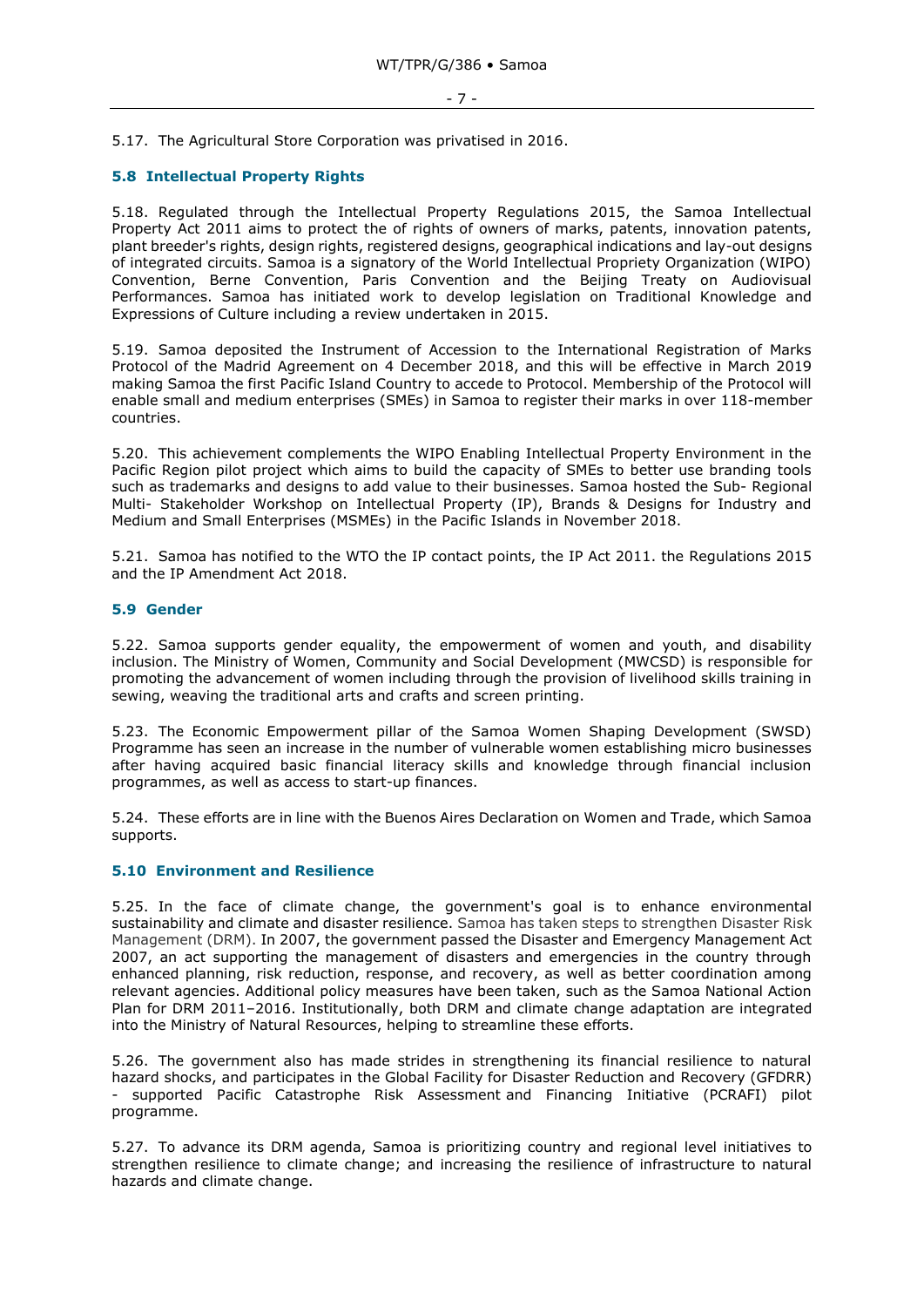#### <span id="page-7-0"></span>**6 SECTORAL DEVELOPMENTS**

### <span id="page-7-1"></span>**6.1 Agriculture and Livestock**

6.1. Agriculture is one of the key commercial sectors contributing 7.8% to the GDP in 2017. The agriculture sector goal is to ensure food security, good nutrition and to contribute to rural livelihoods and incomes. The government recognizes the importance of strengthening partnerships to leverage agriculture's potential to achieve these goals.

6.2. Family farming forms the core of smallholder agriculture systems in Samoa. The Agriculture Survey 2015 identified 97% of the 28,119 households were engaged in agricultural activities mostly for subsistence purposes but also as a secondary activity. As such, the Government recognizes that enhancing smallholder productivity, production capacity and related food supply chain quality and reducing post-harvest losses will be critical for protecting and sustaining food security and nutrition in Samoa. The latter is essential to help mitigate the rising level of diet-related Non-Communicable Diseases (NCDs) in Samoa.

6.3. The main agriculture export products are nonu juice, taro, coconut and virgin coconut oil.

6.4. The World Bank – funded Samoa Agriculture Competitiveness Enhancement Project (SACEP) has supported agriculture research and development activities since 2013 with a focus on diversification of fruit, vegetable and livestock where there is a comparative advantage to reduce dependence on imported agricultural produce; and improve exports, food quality and safety. With the conclusion of SACEP in December 2018, the successor programme, Samoa Agriculture and Fisheries Productivity and Marketing Project (SAFPROM), is expected to be launched later in 2019. SAFPROM is co-financed by the World Bank and the International Fund for Agricultural Development (IFAD).

6.5. As part of the Government of Samoa's programme to revitalise banana exports, two improved varieties of the Cavendish cultivar were brought to Samoa in 2016 from South Africa to trial. The improved varieties were expected to be harvested earlier than existing varieties and be free from diseases such as banana bunchy top (laufeti'iti'i) and banana black leaf streak (lausului). Through support from SACEP and the Australia - New Zealand's Pacific Horticultural Agricultural Market Access (PHAMA) programme, Samoa was able to secure market access to New Zealand with the first shipment taking place in October 2018.

6.6. Biosecurity requirements associated with exports of fresh produce remain a challenge. As such, frozen agricultural export has been targeted and frozen produce such as taro, yams and breadfruit has been successful exported to Australia and New Zealand since 2017.

6.7. The kava industry is set to be revitalised following the removal of the ban in certain European Union (EU) Member States because of fears over its toxicity. With support from the PHAMA, the Samoa Food ('Ava) Standard 2018 was developed and launched in May 2018. The standard provides guidance on minimum requirements to ensure quality production by all participants of the kava value chain. The Food ('Ava) Regulations 2018 which aims to protect consumers and facilitate trade by ensuring product safety and quality standards of kava and related products for human consumption, will enter into force in June 2019.

6.8. To meet the growing global demand for copra products, Samoa is engaged in replanting its aging coconut population since about 80% of the trees are old. Support towards replanting efforts includes that from the EU-funded Coconut Industry Development for the Pacific (CIDP), of which Samoa is a beneficiary; and the EIF Trade Sector Support Programme (TSSP).

6.9. There is considerable potential to raise the production and productivity of livestock (e.g. pigs, poultry and sheep) to supply the local market and raise household incomes in rural areas; and export to neighbouring markets such as American Samoa. However, Samoa has yet to obtain approval from the US Food and Drugs Administration (USFDA) to allow exports of meat and meat products to the US Territory. Samoa submitted its initial request to the USFDA in 2012 and the subsequent Self Reporting Tool in April 2015. The Animal and Plant Health Inspection Service (APHIS) of the United States Department of Agriculture (USDA) confirms that in order to send fresh beef or pork to American Samoa, Samoa would have to be recognized as free of foot-and-mouth disease, rinderpest,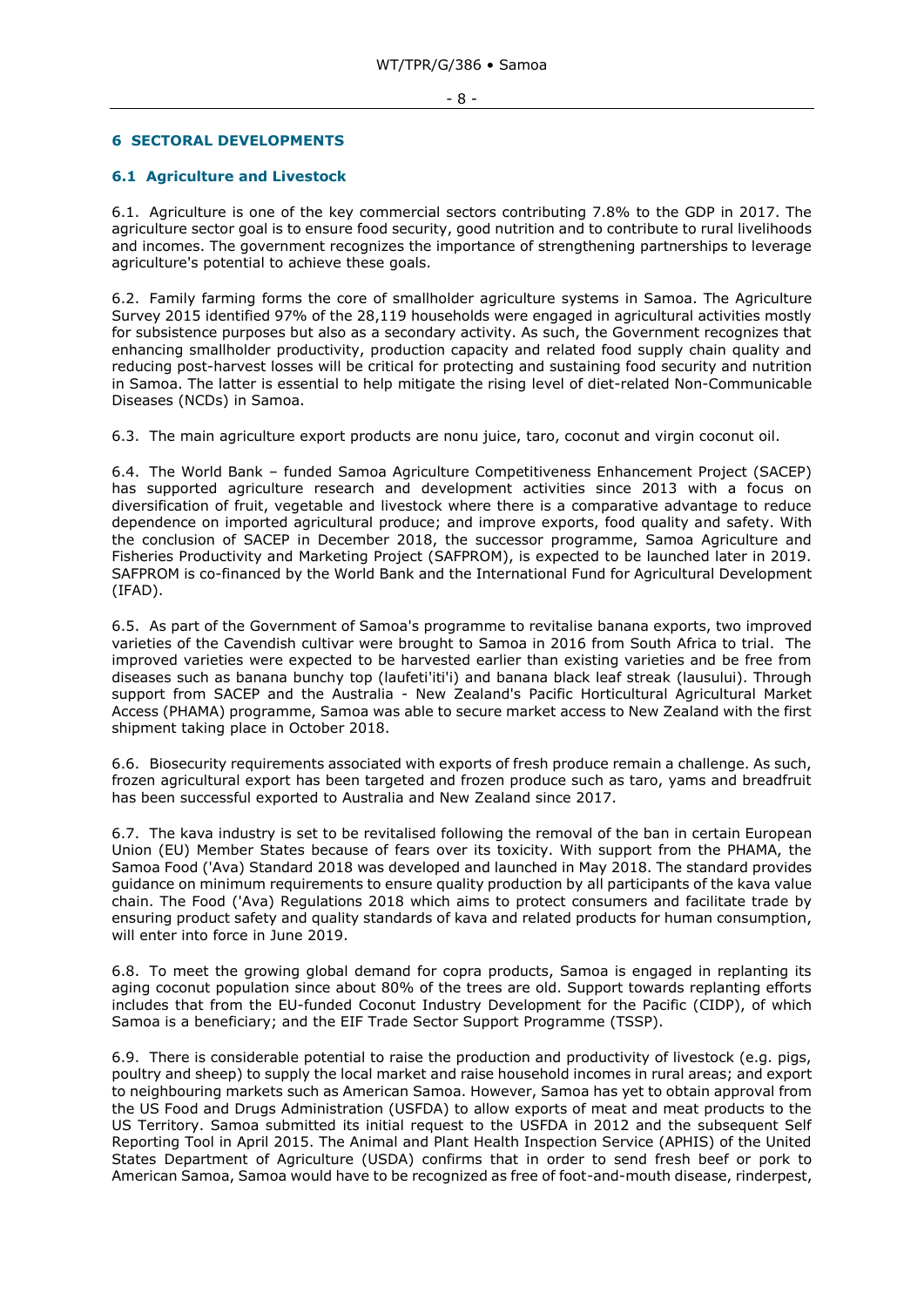classical swine fever, and swine vesicular disease. Work is still in slow progress to obtain this recognition.

6.10. A persistent challenge in planning and monitoring developments in the agriculture sector is the timely availability of relevant accurate agriculture statistics. The Government recognizes the need to strengthen agriculture data (collection) systems to ensure evidence-based policy decisions particularly relating to addressing challenges and capturing opportunities in the competitive global trade environment and addressing the threat of climate change.

6.11. The ability of small agriculture producers to access and service commercial loans is constrained by the limited returns of primary production and inconsistent income flows due to long gestation periods and seasonal harvests. The Development Bank of Samoa's (DBS) role in the agriculture sector is to make financing accessible to meet the specific needs of agricultural borrowers for each level of development – microfinance, working capital and medium to longer-term capital investments.

#### <span id="page-8-0"></span>**6.2 Fisheries**

6.12. The fisheries contribution to GDP rose from 2.5% in 2012 to 3.0% in 2017.

6.13. Government efforts are aimed to strengthen fisheries management practices for development, food security, climate resilience and disaster relief efforts.

6.14. The Community Based Fisheries Management Programme (CBFMP) assists coastal village communities effectively manage, conserve and protect the limited inshore resources by encouraging local communities to identify problems, determine solutions and propose possible actions that would lead to the sustainable management of fisheries resources.

6.15. Samoa relies on sustainable catch practices and adopts an ecosystem approach to fisheries management using best available scientific information. The size of the fishing fleet operating in Samoa's Exclusive Economic Zone (EEZ) has increased since 2015, when foreign fleets have been licensed to fish in Samoa's EEZ. Foreign vessels have increased from 10 in 2015 to 14 in 2016 to 29 in 2017.

6.16. The establishment of the Apia Deep Sea Fishing Company Limited, a fish processing and packing plant, in 2015 is associated with the increase in fish exports observed in 2017. The majority of fish is exported frozen to canneries in American Samoa, while the rest is exported either frozen, fresh or chilled to Fiji, Japan and USA

6.17. The Commercial Fisheries Management Advisory Committee (CFMAC) overlooks the management of Samoa's commercial fisheries to ensure its long-term sustainability. Yields from the tuna fisheries are collected through various means including daily catch logs from fishing trips, port sampling and unloading data. These data are critical as they provide key inputs to stock assessment models which then generate the estimated status of tuna stocks. The status of tuna stocks is used as a basis for the formulation of advice to manage the tuna fisheries in the Western and Central Pacific Ocean. This practice is in line with Samoa's commitment to ensure full elimination of Illegal, Unreported and Unregulated (IUU) fishing. The collection of catch and effort data is an obligation for Samoa under the Convention for the Conservation and Management of Highly Migratory Fish Stocks in the Western and Central Pacific Ocean (WCPFC).

6.18. Samoa supports the call by the Pacific WTO Members for a successful agreement in the Fisheries Subsidies discussion that will fulfil the two aspects of SDG14.6 and MC11 mandates which provides for strong disciplines that target those that cause overfishing and at the same time provide appropriate and effective special and differential treatment, including for small island states and LDCs. The Special and differential treatment for developing and LDC members will recognize the differing capacities of these members to have such support for their smaller fleets, support the development of the sector in small island developing states in line with SDG 14.7 and will preserve the sovereign right of coastal states over their national jurisdictions.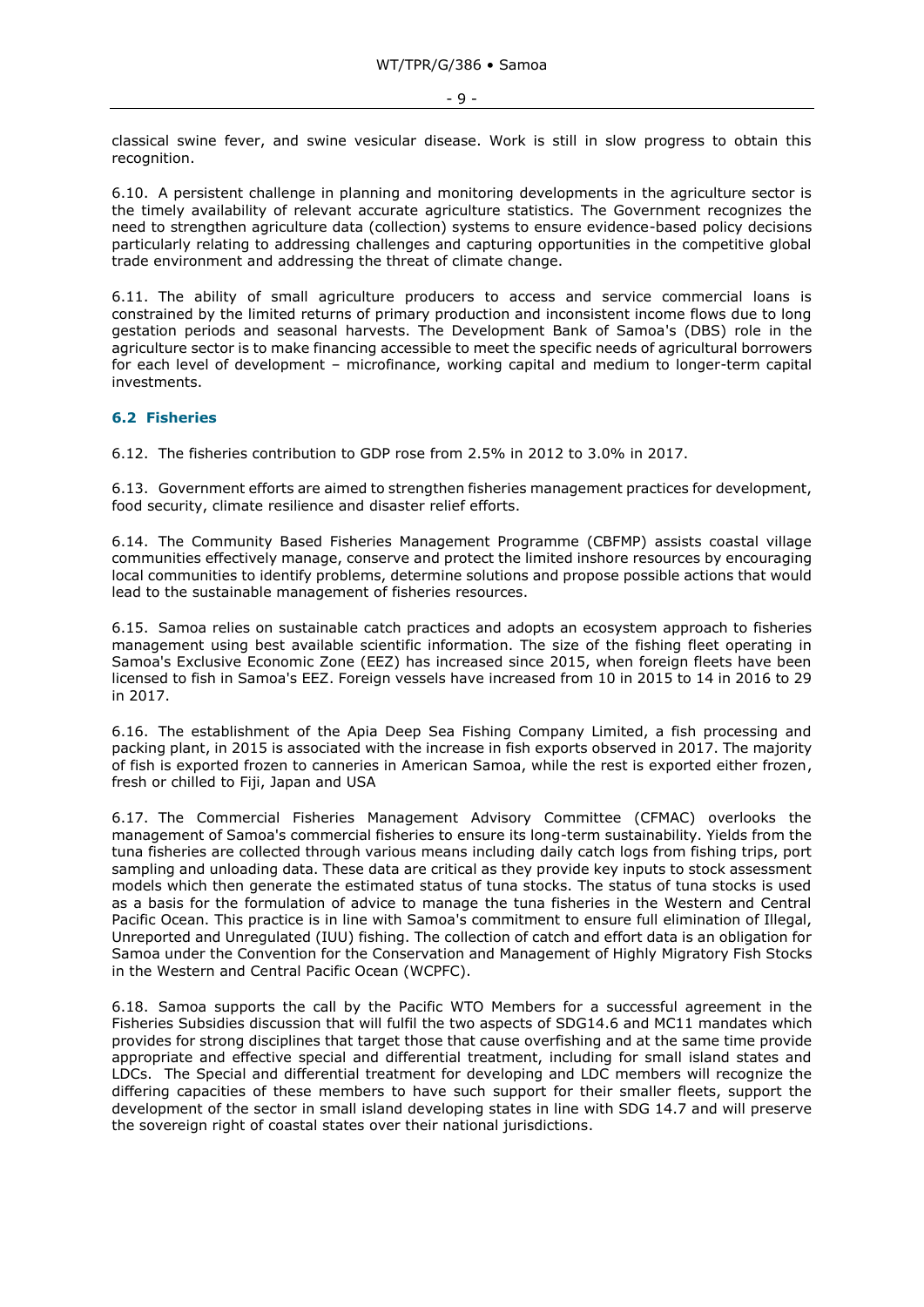#### - 10 -

## <span id="page-9-0"></span>**6.3 Manufacturing**

6.19. The manufacturing sector is dominated by food and beverage industries, and contributed on average about 10% to the GDP during the recent past. Its contribution declined to 7% contribution in 2018 due to the closure of Yazaki Samoa, a foreign company producing wire harnesses for the automotive industry in Australia. Yazaki was the single largest private employer in Samoa until its closure in August 2017. Samoa's manufacturing exports have since been reduced to primary and agro-processed products. Two companies have now been established at Yazaki's former premises - Sleepwell Samoa International and Fero Wire Cabling.

6.20. International certification of compliance with specific International Standards Organization (ISO) and Hazard analysis and critical control points (HACCP) standards certification for local manufacturing companies as well as the Ministry of Agriculture's Pack House and Mobile Abattoir were secured since Samoa's accession to WTO and represented important improvements for the sector to meet international requirements for food products.

# <span id="page-9-1"></span>**6.4 Information and Communications Technology (ICT)**

6.21. The expansion of the communications sector, with Samoa links to the Southern Cross Cable Network (Tui-Samoa Cable) in 2017 and the Manatua Cable in 2018, is expected to provide more reliable, accessible and affordable internet services and therefore stimulate innovative developments in information and communication technology. Positive spill over effects are expected in other sectors of the economy including public services (e.g. on e-government) and business operations (e.g. on e-commerce).

6.22. The EIF/United Nations Conference for Trade and Development (UNCTAD) e-Trade Readiness Assessment undertaken for Samoa in 2017 took stock of Samoa's e-commerce readiness environment. Challenges identified include trade logistics; expensive air transport; lack of postal addressing system to facilitate e-commerce; expensive internet connection; high percentage of unbanked population; and conservative attitude towards mobile payments. UNCTAD is undertaking a legislative review of Samoa's e-commerce framework.

## <span id="page-9-2"></span>**6.5 Energy**

6.23. Samoa's Nationally Determined Contribution (NDC) under the UN Framework Convention on Climate Change includes the target of 100% renewable energy by 2025.

6.24. This reflects Samoa's commitment to address the need for energy in a sustainable way, whilst reduce the energy import bill. A reduction of approximately WST 55.0 million per annum of petroleum (particularly diesel) imports for the period 2017-2021 is envisaged based on the NDC target commitment.

6.25. Several projects are being implemented including the New Zealand funded solar farms in Faleata and Salelologa, the United Arab Emirates (UAE) funded wind farm in Vailoa Aleipata, and solar facilities all around Upolu and Savaii funded by the Japanese International Cooperation Agency (JICA). The Government also organizes nationwide public awareness and education programmes on energy efficiency and conservation.

## <span id="page-9-3"></span>**6.6 Transport**

6.26. Samoa has invested substantially in its transport infrastructure with the view of increasing competitiveness and facilitating trade in goods and services.

6.27. There are five primary ports including three on Upolu (Aleipata, Apia and Mulifanua) and two on Savaii (Asau and Salelologa). All of the ports service both passengers and cargo, and the ports of Mulifanua and Salelologa offer important inter-island passenger services. Almost all of Samoa's international sea freight goes through the Port of Apia, which also is the base for costal vessel passenger and freight movements. The port offers two international berths and costal/domestic facilities, as well as a container park and space for port-related activities. Samoa has made significant investment in the infrastructure at the Apia international port and domestic ports including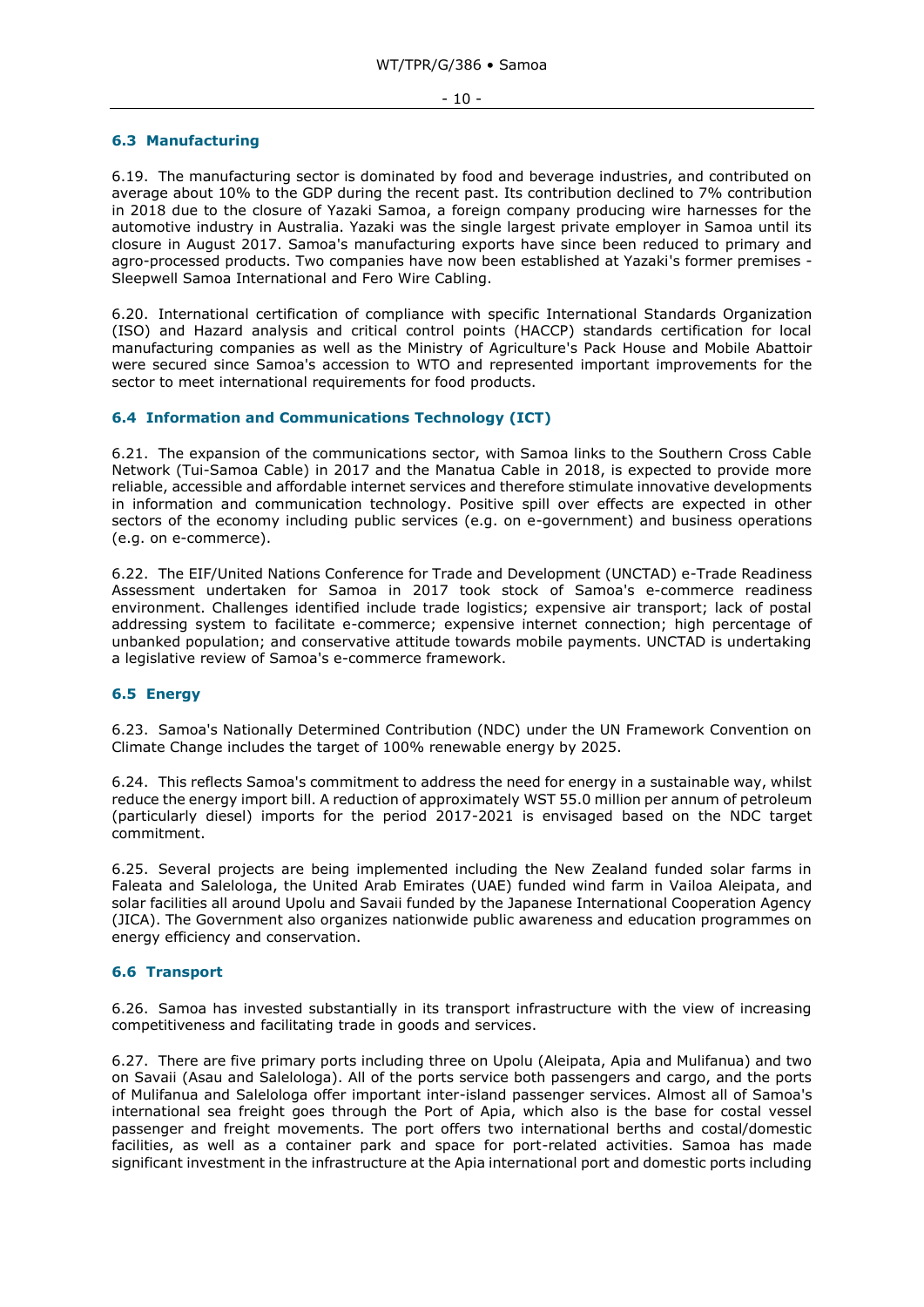wharf extension and upgrades for both Mulifanua and Saleleoga wharfs to cater for increase in trade and travelling population

6.28. Samoa's main airport has undergone major structural renovations to cater to the growing tourism industry needs and to modernise the airport complying with international safety and security standards and attract more airlines to Samoa.

## <span id="page-10-0"></span>**6.7 Tourism**

6.29. Tourism is one of the key drivers of economic growth given the industry's increasing contribution to GDP, foreign exchange earnings, employment and emerging services. For the fiscal year 2017/2018 tourism contribution to GDP was WST 400m with visitor arrivals recorded at 172,000.

6.30. The Samoa Tourism Sector Development Plan (2014-2019) is designed to identify and address sector related impediments, and to facilitate increased employment and economic growth whilst supporting the cultural values and environmental assets of Samoa. Planned activities focus on destination marketing, human resource development and training, product development, investment and an improved business enabling environment and transport infrastructure to deliver the government's key outcome of improved tourism development and performance.

6.31. Samoa hosting of international meetings and sporting activities are becoming important aspects of Samoa's hospitality industry.

## <span id="page-10-1"></span>**7 INTERNATIONAL TRADE ARRANGEMENTS**

7.1. Samoa's small market, limited production base, long distance from international markets, high dependence on imports and vulnerability to external shocks are key factors driving the Government's efforts to strengthen foreign trade relations in the pursuit of new opportunities. As such, participation in international trade arrangements supports the achievement of trade policy objectives including improved market access and trade development assistance to build productive capacity.

7.2. Securing market access for Samoan exports in overseas markets and addressing supply-side constraints are in line with Samoa's efforts to improve the merchandise trade imbalance. This is also important given the loss of LDC preferential market access after Samoa graduated from LDC status in 2014. Only China and the EU granted transitional periods for Samoa after graduation, but this ended in in December 2017 and December 2018, respectively.

7.3. Samoa is engaged in multiple trade negotiations and faces the challenges of implementation of multiple, often overlapping trade agreements.

# <span id="page-10-2"></span>**7.1 Multilateral**

7.4. Samoa's 13-year accession process to the WTO and membership in 2012 was the result of strong political commitment and well-coordinated national multi-stakeholder efforts. Notable implemented actions since accession have been around legal and regulatory reforms undertaken to bring non-compliant policies into conformity with WTO systems including amendments to legislation relating to the import of turkey tails, IP and tax matters.

7.5. The Government acknowledges the importance of complying with the general transparency and specific notification obligations for both the functioning of the multilateral trading system and good governance to the benefit of the public and businesses, and is working towards submitting the outstanding notifications. However, more time and assistance are required and to complete all notification obligations.

7.6. Samoa signed the Trade Facilitation Agreement (TFA) and became the first Pacific WTO Member to ratify the agreement in 2016. The implementation of the TFA is expected to reduce costs to Samoan traders and help boosting Samoa's export base, however support is required to implement categories B & C commitments.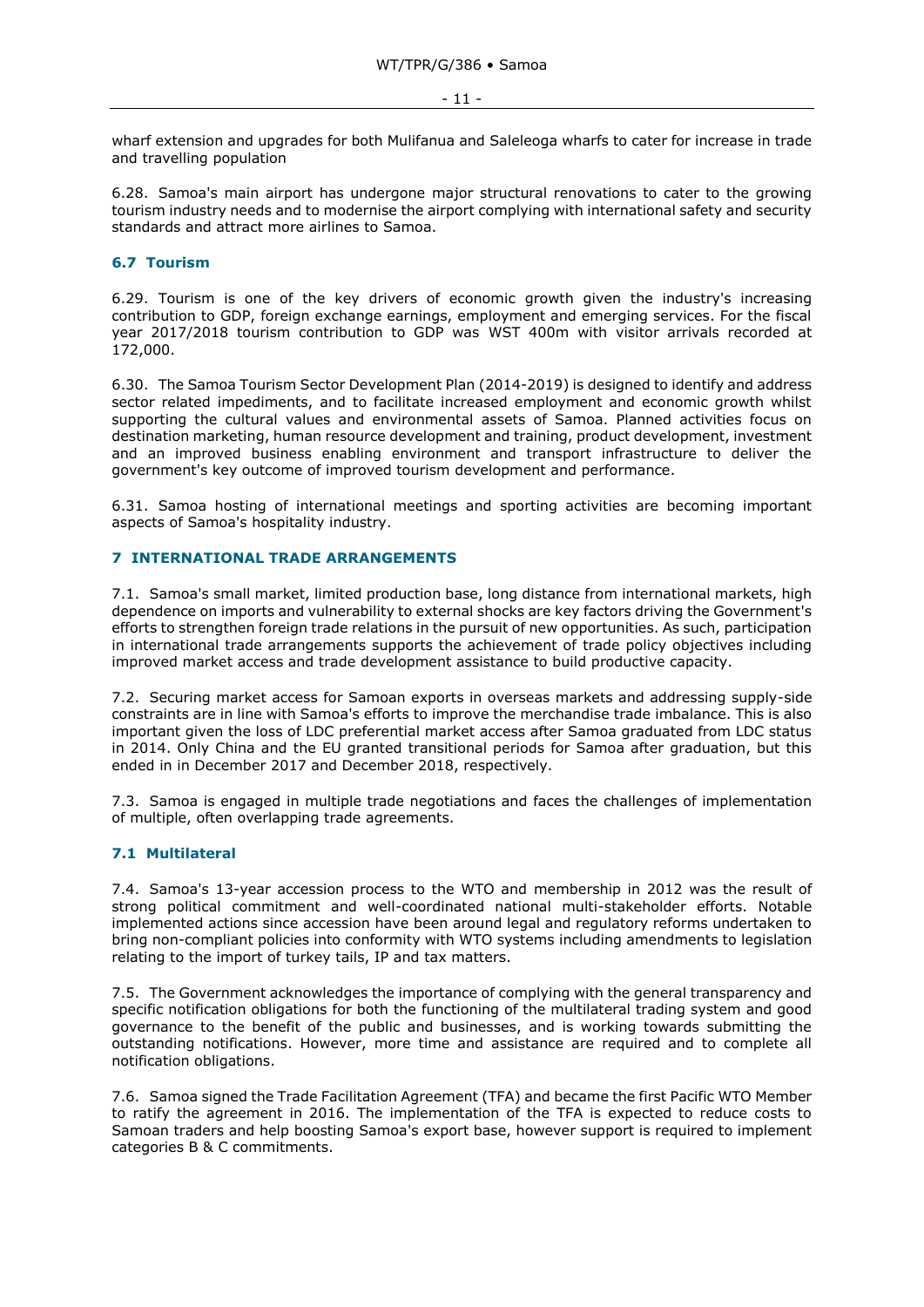7.7. With no permanent office in Geneva, Samoa receives WTO updates electronically and through the Permanent Delegation of the Pacific Islands Forum in Geneva. The Government is considering establishment of a presence in Geneva to ensure better participation in the work of international institutions headquartered there.

## <span id="page-11-0"></span>**7.2 Regional**

7.8. The Government continues to seek opportunities to enhance market access and productive capacity of Samoan producers through regional trade agreements.

7.9. While Samoa does not have any bilateral trade agreement, it is party to the Pacific Island Countries Trade Agreement (PICTA) and the Pacific Agreement on Closer Economic Relations (PACER). Samoa is also a signatory of the PACER Plus.

7.10. Samoa acceded to the Pacific-EU Interim Economic Partnership Agreement in December 2018.

## <span id="page-11-1"></span>**7.3 Trade-related technical assistance needs**

7.11. As a small developing country with limited institutional resources and human capacities, Samoa requires support to expand trade opportunities including for capacity building, trade negotiations, trade infrastructure, addressing supply-side constraints, and marketing.

7.12. Samoa has benefitted from assistance by WTO Institute for Training and Technical Cooperation (ITTC) including capacity building and internship programmes. Samoa is also pleased to have hosted the Short Trade Policy Course for Pacific Island Countries in Apia in September 2018. This was a welcomed opportunity for government officials, the private sector and civil society representatives that do not get the opportunity to attend face-to-face courses in Geneva or the region to enhance knowledge on WTO disciplines and principles and be updated on discussions at the WTO in areas of interest to Samoa.

7.13. Trade-related capacity building needs include:

- Implementation of the TFA according to the notification of categories B and C commitments. which was circulated on 28 August 2018 and includes indication of assistance required to implement the agreement
- Setting up of a Competent Authority required for exports of fish to the EU, China and other markets with equivalent standards
- Setting up a statistical data collection and analysis system at Samoa Bureau of Statistics (SBS), Central Bank of Samoa (CBS), Ministry of Commerce Industry and Labour (MCIL) for trade in services, with particular focus on Foreign Affiliates Trade in Services (FATS) statistics.
- Support for trade negotiations and implementation of trade agreements
- Capacity building on WTO law
- Set up a notification system across Government, including establishing enquiry points
- Building productive capacity

## <span id="page-11-2"></span>**8 CONCLUSIONS**

8.1. As a Small Island Developing State (SIDS) in the Pacific, remotely situated from the main world trade centres, subject to economic volatility and the negative impacts of climate change, it is important for Samoa to engage in an open, rules-based and predictable international trade regime. This is vital for its economic development, the wellbeing of its population, as well as for its resilience to environmental shocks. This recognition was and remains the rationale for Samoa joining the WTO and progressively integrate into the world trading system.

8.2. Over the last two decades, the economic strategies adopted by the Government have all emphasized the importance of trade for development and poverty reduction. Trade features prominently in Samoa's National Development Strategy (SDS) and the modernization of the trade regime is a central focus of policy reforms aimed at removing constraints to entrepreneurship, productivity, and growth.